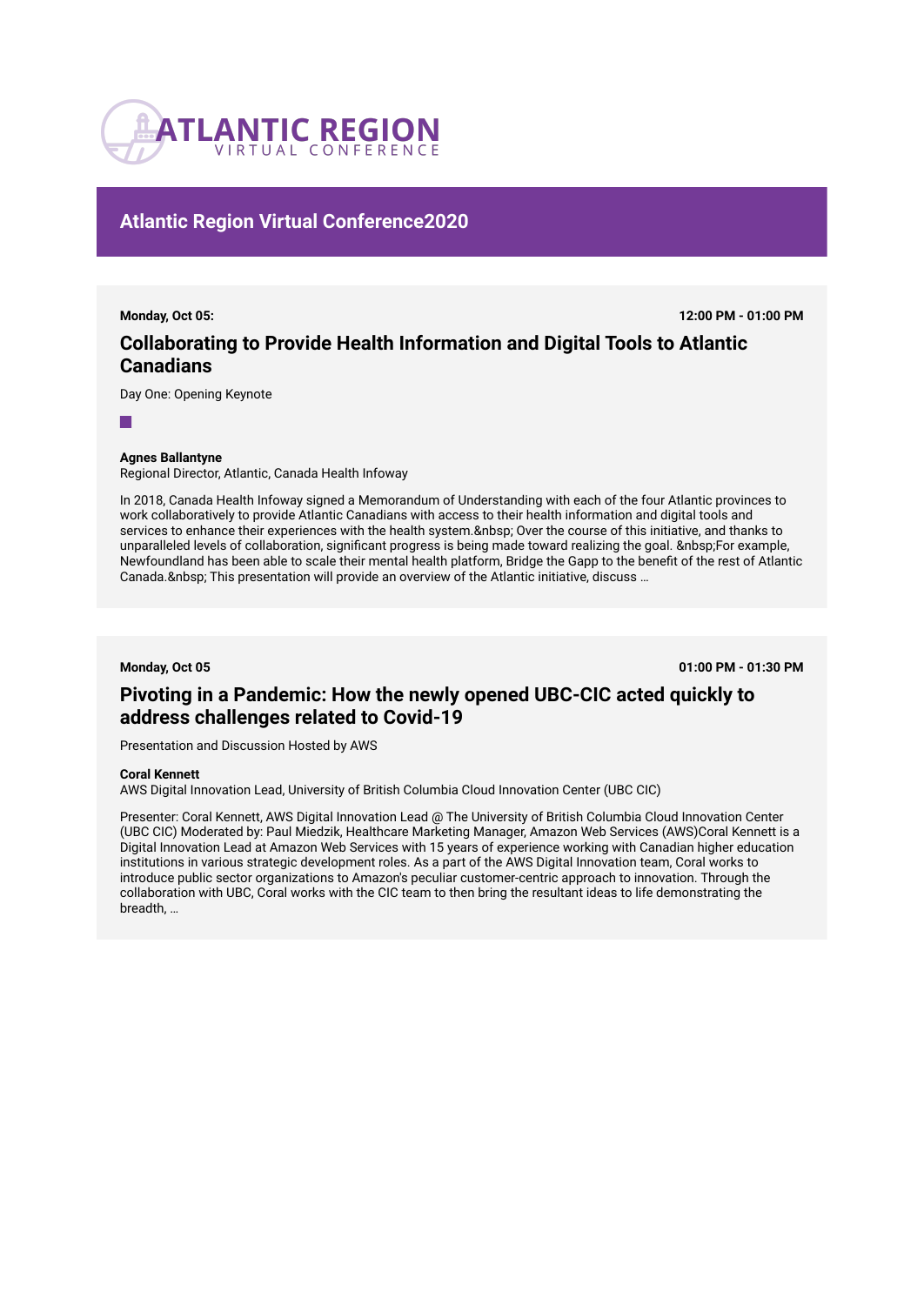# **Design of Digital Tools to Support Immunizers in COVID-19 Immunization Clinics**

Presentation

r.

### **Jayne Boutilier**

Program Manager, Public Health Informations Systems, Nova Scotia Department of Health and Wellness

#### **Latifa Mnyusiwalla**

Senior Consultant- Public Health, IBM Canada and Gevity Consulting Inc

Public health immunizers throughout Nova Scotia are using IBM' SPublic Health Solution for Disease Management and Surveillance, called Panorama, to directly record immunizations administered at public health offices and school clinics. In April 2020, IBM embarked on a collaborative initiative with Nova Scotia and six other provincial public health agencies, with the objective of improving existing tools and developing new digital tools to support the anticipated COVID-19 mass immunization effort. & nbsp; This collaboration between IBM and the pubic heath authorities provides a unique opportunity to proactively and thoughtfully design digital tools to support public health as it embarks on the challenge of COVID-19 …

## **Modelling Approaches in Atlantic Provinces**

**Monday, Oct 05: 02:05 PM - 02:45 PM**

Panel Discussion



## **Karen Phillips**

Epidemiologist, Chief Public Health Office, PEI Department of Health and Wellness

## **Michael Davies**

Executive Director, Nova Scotia Department of Health & Wellness

**Matt Murphy**  Director, NSH

#### **Proton Rahman**

Associate Dean, Clinical Research, Memorial University

Each jurisdiction in Canada, along with the Federal Government, used and are still using data modelling to anticipate the # of COVID cases their jurisdiction can anticipate. This information was used for health system planning. There are various methods available to the modelling teams and our panelists will outline the modelling approaches in their respective jurisdictions. Moderated by: Matthew Murphy, Director, Perfomance, Analytics & Accountability Quality and System Performance, Nova Scotia Health Authority

## **Monday, Oct 05 03:00 PM - 03:45 PM**

## **Beautiful health data – designing a data ecosystem**

Presentation

**Heather Leslie**  Co-lead, Clinical Models Program, openEHR International

This presentation will be followed by quick closing remarks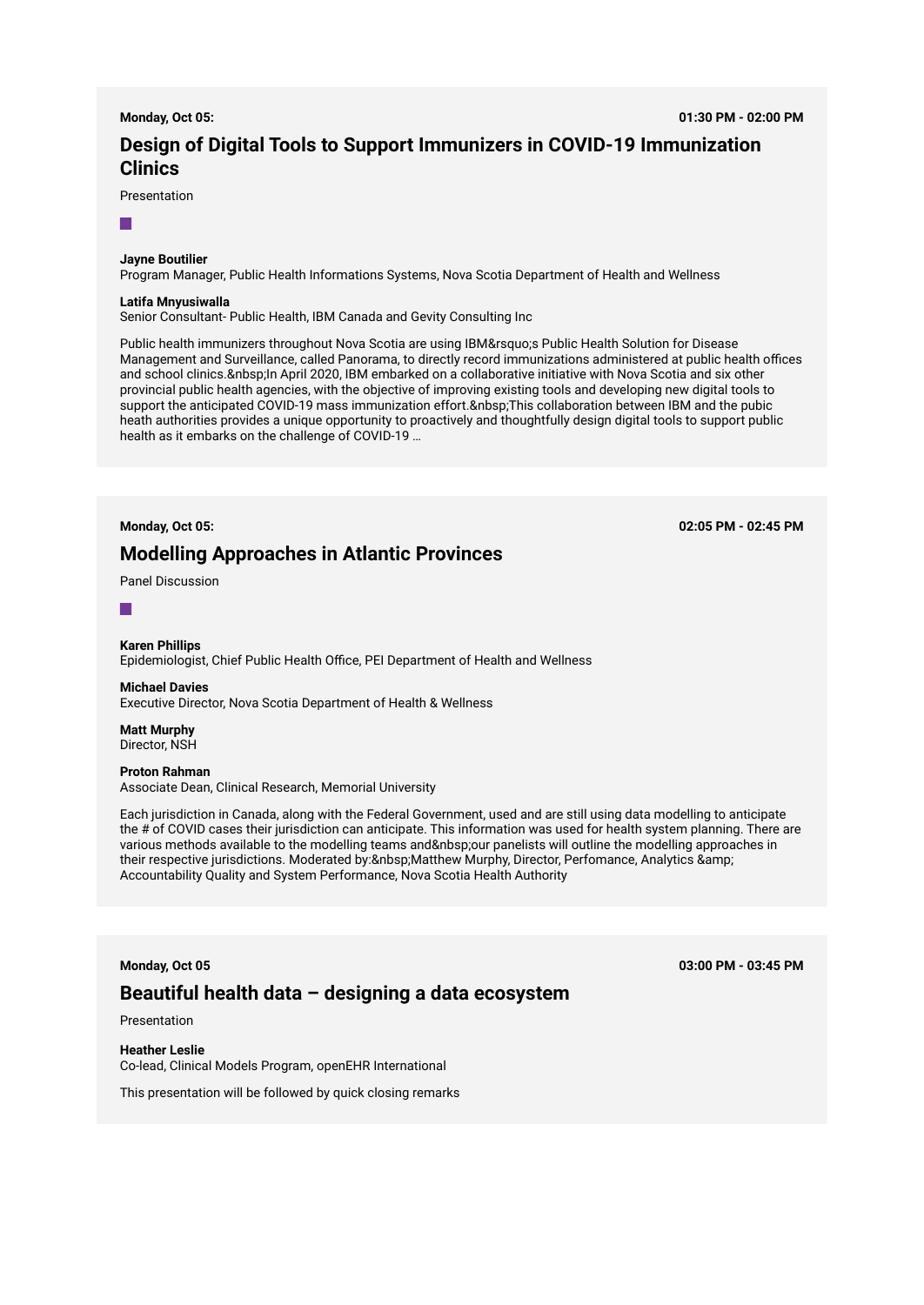## **The Next Generation: Sharing Knowledge as Executable Programs**

Opening Keynote: Day Two

### $\sim$

## **Stan Huff**

Chief Medical Informatics Officer, Intermountain Healthcare

Similar to the age when the printing press was invented, new technology offers us an opportunity to share knowledge in an entirely new way. Instead of publishing new knowledge in journals where the information must then be read, understood, and then applied by clinicians to each individual patient, interoperability standards offer a paradigm change where we can share knowledge as plug-and-play clinical decision support programs that automatically apply the knowledge they contain. The promise of the new paradigm is that we can improve quality while simultaneously reducing costs; perhaps with a measureable impact on the 250,000 people who die each year in …

**Tuesday, Oct 06 01:00 PM - 01:30 PM**

## **More Data, More Problems – Empowering Healthcare Solutions via Cloud-Native Data Interoperability**

Presentation and Discussion Hosted by AWS

#### **Gerry Miller**

Founder & CEO , Cloudticity

Presenter: Gerry Miller, Founder & CEO, Cloudticity Moderated by: Kate Z. Wang, Director of Marketing, Cloudticity and Paul Miedzik, Healthcare Marketing Manager, Amazon Web Services (AWS)

**Tuesday, Oct 06: 01:30 PM - 02:30 PM**

## **Clinical Standards Development in Canada- A Jurisdictional View**

Presentation

#### $\Box$

## **Debbie Pinter**

Executive Director Clinical Guidance and Content Management, Alberta Health Services

## **Lorraine Blackburn**

VP Professional Practice and CCIO, Vancouver Coastal Health

Clinical standardization is actively underway in organizations across Canada. There are different levels of maturity and approaches to this standardization in Canada. This session provide an overview of the approaches in use in Alberta and BC as well discussion regarding lessons learned, ongoing maintenance, and next steps.Presented by: Colin Latter, Program Director, Foundational Knowledge, Alberta Health Services; Lorraine Blackburn, VP Professional Practice and Chief Clinical Information Officer, Vancouver Coastal HealthModerated by: Blair White, EMR Program Director, Newfoundland and Labrador Centre for Health Information